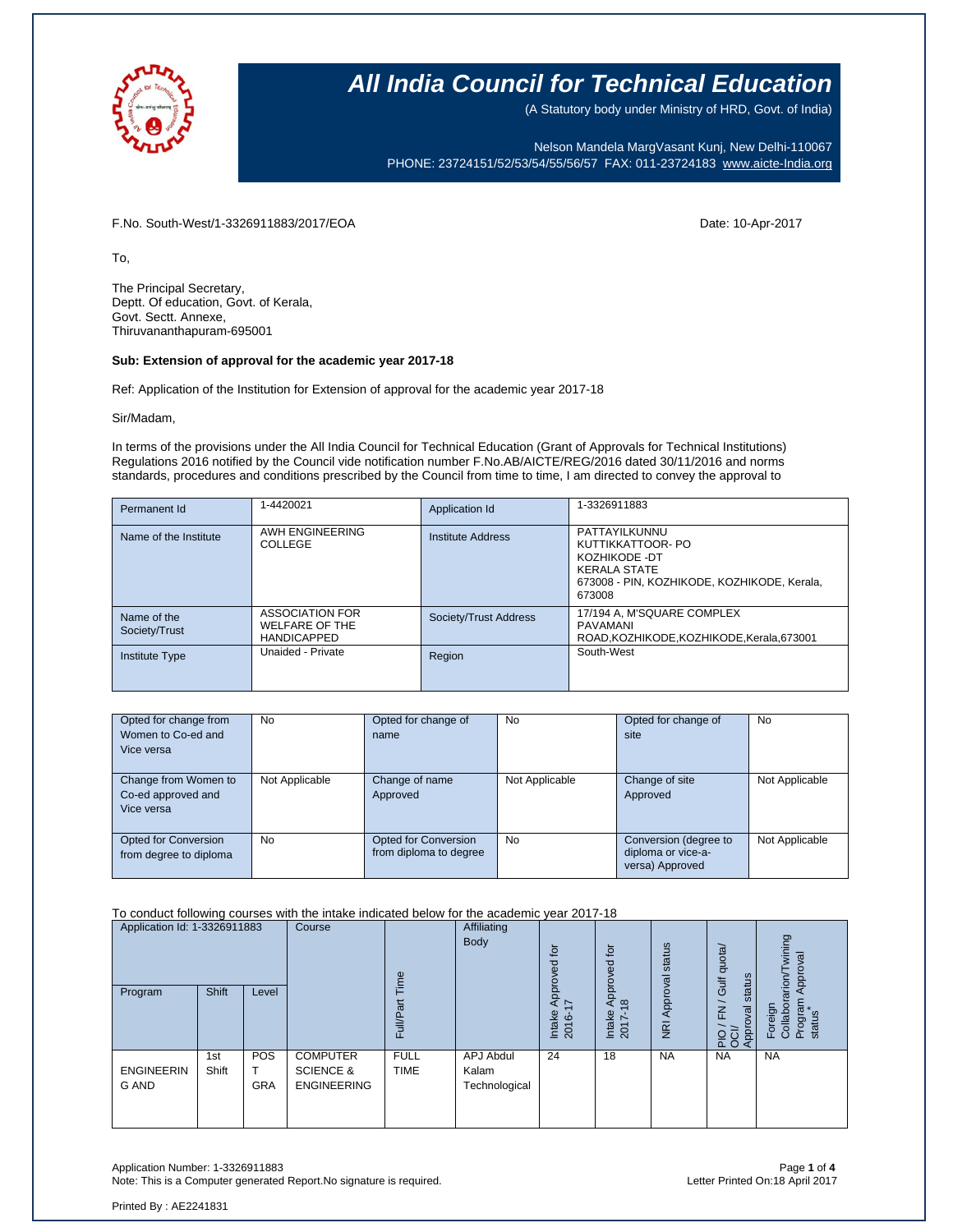

(A Statutory body under Ministry of HRD, Govt. of India)

Nelson Mandela MargVasant Kunj, New Delhi-110067 PHONE: 23724151/52/53/54/55/56/57 FAX: 011-23724183 [www.aicte-India.org](http://www.aicte-india.org/)

| <b>TECHNOLO</b><br>GY                                      |              | <b>DUA</b><br>TE                                   |                                                                             |                            | University,<br>Kerala                                               |    |    |           |           |           |
|------------------------------------------------------------|--------------|----------------------------------------------------|-----------------------------------------------------------------------------|----------------------------|---------------------------------------------------------------------|----|----|-----------|-----------|-----------|
| <b>ENGINEERIN</b><br>G AND<br><b>TECHNOLO</b><br>GY        | 1st<br>Shift | POS<br>Τ<br>GRA<br><b>DUA</b><br>TE                | <b>POWER</b><br><b>ELECTRONICS</b>                                          | <b>FULL</b><br><b>TIME</b> | <b>APJ Abdul</b><br>Kalam<br>Technological<br>University,<br>Kerala | 24 | 18 | <b>NA</b> | <b>NA</b> | <b>NA</b> |
| <b>ENGINEERIN</b><br><b>G AND</b><br><b>TECHNOLO</b><br>GY | 1st<br>Shift | POS<br>T<br>GRA<br><b>DUA</b><br><b>TE</b>         | <b>STRUCTURAL</b><br><b>ENGINEERING</b>                                     | <b>FULL</b><br><b>TIME</b> | <b>APJ Abdul</b><br>Kalam<br>Technological<br>University,<br>Kerala | 18 | 18 | <b>NA</b> | <b>NA</b> | <b>NA</b> |
| <b>ENGINEERIN</b><br>G AND<br><b>TECHNOLO</b><br>GY        | 1st<br>Shift | POS<br>T<br>GRA<br><b>DUA</b><br>TE                | <b>VLSI</b>                                                                 | <b>FULL</b><br><b>TIME</b> | <b>APJ Abdul</b><br>Kalam<br>Technological<br>University,<br>Kerala | 18 | 18 | <b>NA</b> | <b>NA</b> | <b>NA</b> |
| <b>ENGINEERIN</b><br><b>G AND</b><br><b>TECHNOLO</b><br>GY | 1st<br>Shift | <b>UND</b><br>ER<br>GRA<br><b>DUA</b><br>TE        | <b>CIVIL</b><br><b>ENGINEERING</b>                                          | <b>FULL</b><br><b>TIME</b> | <b>APJ Abdul</b><br>Kalam<br>Technological<br>University,<br>Kerala | 60 | 60 | No        | <b>NA</b> | <b>NA</b> |
| <b>ENGINEERIN</b><br><b>G AND</b><br><b>TECHNOLO</b><br>GY | 1st<br>Shift | <b>UND</b><br>ER<br>GRA<br><b>DUA</b><br>TE        | <b>COMPUTER</b><br><b>SCIENCE &amp;</b><br><b>ENGINEERING</b>               | <b>FULL</b><br><b>TIME</b> | <b>APJ Abdul</b><br>Kalam<br>Technological<br>University,<br>Kerala | 60 | 60 | No        | <b>NA</b> | <b>NA</b> |
| <b>ENGINEERIN</b><br><b>G AND</b><br><b>TECHNOLO</b><br>GY | 1st<br>Shift | <b>UND</b><br>ER<br>GRA<br><b>DUA</b><br>TE        | <b>ELECTRICAL</b><br><b>AND</b><br><b>ELECTRONICS</b><br><b>ENGINEERING</b> | <b>FULL</b><br><b>TIME</b> | APJ Abdul<br>Kalam<br>Technological<br>University,<br>Kerala        | 60 | 30 | No        | <b>NA</b> | <b>NA</b> |
| <b>ENGINEERIN</b><br><b>G AND</b><br><b>TECHNOLO</b><br>GY | 1st<br>Shift | <b>UND</b><br>ER<br><b>GRA</b><br><b>DUA</b><br>TE | <b>ELECTRONICS</b><br>&<br><b>COMMUNICATI</b><br>ON ENGG                    | <b>FULL</b><br><b>TIME</b> | <b>APJ Abdul</b><br>Kalam<br>Technological<br>University,<br>Kerala | 60 | 30 | No        | <b>NA</b> | <b>NA</b> |
| <b>ENGINEERIN</b><br><b>G AND</b><br><b>TECHNOLO</b><br>GY | 1st<br>Shift | <b>UND</b><br>ER<br>GRA<br><b>DUA</b><br><b>TE</b> | MECHANICAL<br><b>ENGINEERING</b>                                            | <b>FULL</b><br><b>TIME</b> | <b>APJ Abdul</b><br>Kalam<br>Technological<br>University,<br>Kerala | 60 | 60 | No        | <b>NA</b> | <b>NA</b> |
| <b>MCA</b>                                                 | 1st<br>Shift | POS<br>Τ<br>GRA<br><b>DUA</b><br>TE                | <b>MASTERS IN</b><br><b>COMPUTER</b><br><b>APPLICATIONS</b>                 | <b>FULL</b><br><b>TIME</b> | <b>APJ Abdul</b><br>Kalam<br>Technological<br>University,<br>Kerala | 60 | 30 | No        | <b>NA</b> | <b>NA</b> |

Application Number: 1-3326911883 Page **2** of **4** Note: This is a Computer generated Report.No signature is required.

Printed By : AE2241831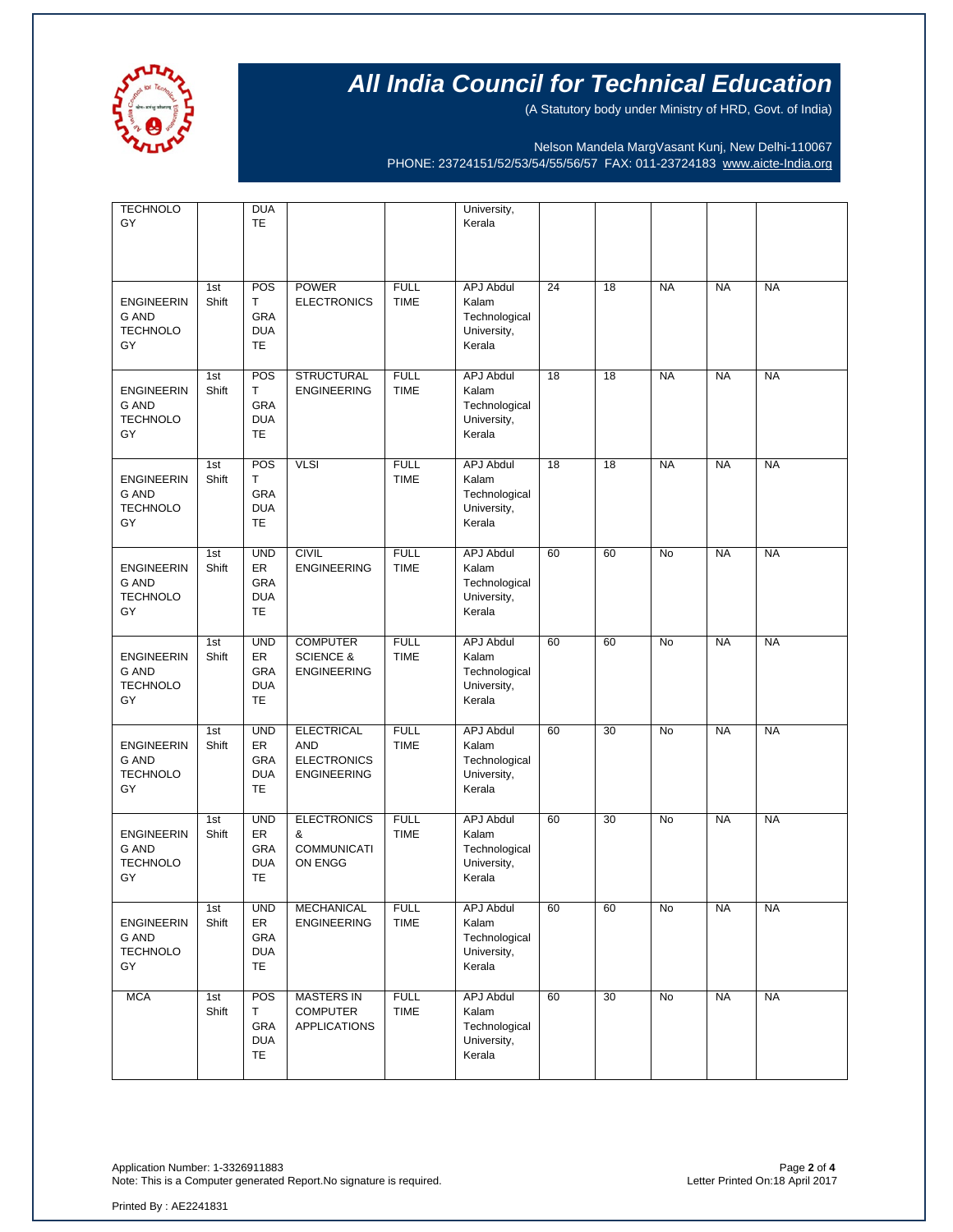

(A Statutory body under Ministry of HRD, Govt. of India)

Nelson Mandela MargVasant Kunj, New Delhi-110067 PHONE: 23724151/52/53/54/55/56/57 FAX: 011-23724183 [www.aicte-India.org](http://www.aicte-india.org/)

The above mentioned approval is subject to the condition that

AWH ENGINEERING COLLEGE

shall follow and adhere to the Regulations, guidelines and directions issued by AICTE from time to time and the undertaking / affidavit given by the institution along with the application submitted by the institution on portal.

#### Course(s) Applied for Closure by the Institute for the AY 2017-18:

| Application Id: 1-3326911883<br>Shift<br>Program<br>Level  |              | Name of the<br>Course               | <b>Full/Part Time</b>                                                    | <b>Affiliating Body</b> | <b>Course Closure Status</b>                                        |                       |
|------------------------------------------------------------|--------------|-------------------------------------|--------------------------------------------------------------------------|-------------------------|---------------------------------------------------------------------|-----------------------|
| <b>ENGINEE</b><br>RING AND<br><b>TECHNOL</b><br><b>OGY</b> | 1st<br>Shift | <b>POST</b><br><b>GRADUAT</b><br>Ε  | <b>INDUSTRIAL</b><br><b>ENGINEERING</b><br>: (Last Approved<br>Intake 0) | <b>FULL TIME</b>        | <b>APJ Abdul</b><br>Kalam<br>Technological<br>University,<br>Kerala | Pending <sup>\$</sup> |
| <b>ENGINEE</b><br>RING AND<br><b>TECHNOL</b><br><b>OGY</b> | 1st<br>Shift | <b>UNDER</b><br><b>GRADUAT</b><br>Е | <b>INFORMATION</b><br>TECHNOLOGY<br>: (Last Approved<br>Intake 0)        | <b>FULL TIME</b>        | <b>APJ Abdul</b><br>Kalam<br>Technological<br>University,<br>Kerala | Pending <sup>\$</sup> |

**\$ due to non submission of NOC's from University / Board and / or State Government**

In case of any differences in content in this Computer generated Extension of Approval Letter, the content/information as approved by the Executive Council / General Council as available on the record of AICTE shall be final and binding.

Strict compliance of Anti-Ragging Regulation:- Approval is subject to strict compliance of provisions made in AICTE Regulation notified vide F. No. 37-3/Legal/AICTE/2009 dated July 1, 2009 for Prevention and Prohibition of Ragging in Technical Institutions. In case Institution fails to take adequate steps to Prevent Ragging or fails to act in accordance with AICTE Regulation or fails to punish perpetrators or incidents of Ragging, it will be liable to take any action as defined under clause 9(4) of the said Regulation.

### **Note: Validity of the course details may be verified at www.aicte-india.org**

 **Prof. A.P Mittal Member Secretary, AICTE**

Copy to:

**1. The Regional Officer,** All India Council for Technical Education

Health Centre Building Bangalore University Campus Bangalore - 560 009, Karnataka

- **2. The Director Of Technical Education\*\*,** Kerala
- **3. The Registrar\*\*,** APJ Abdul Kalam Technological University, Kerala
- **4. The Principal / Director,** AWH ENGINEERING COLLEGE